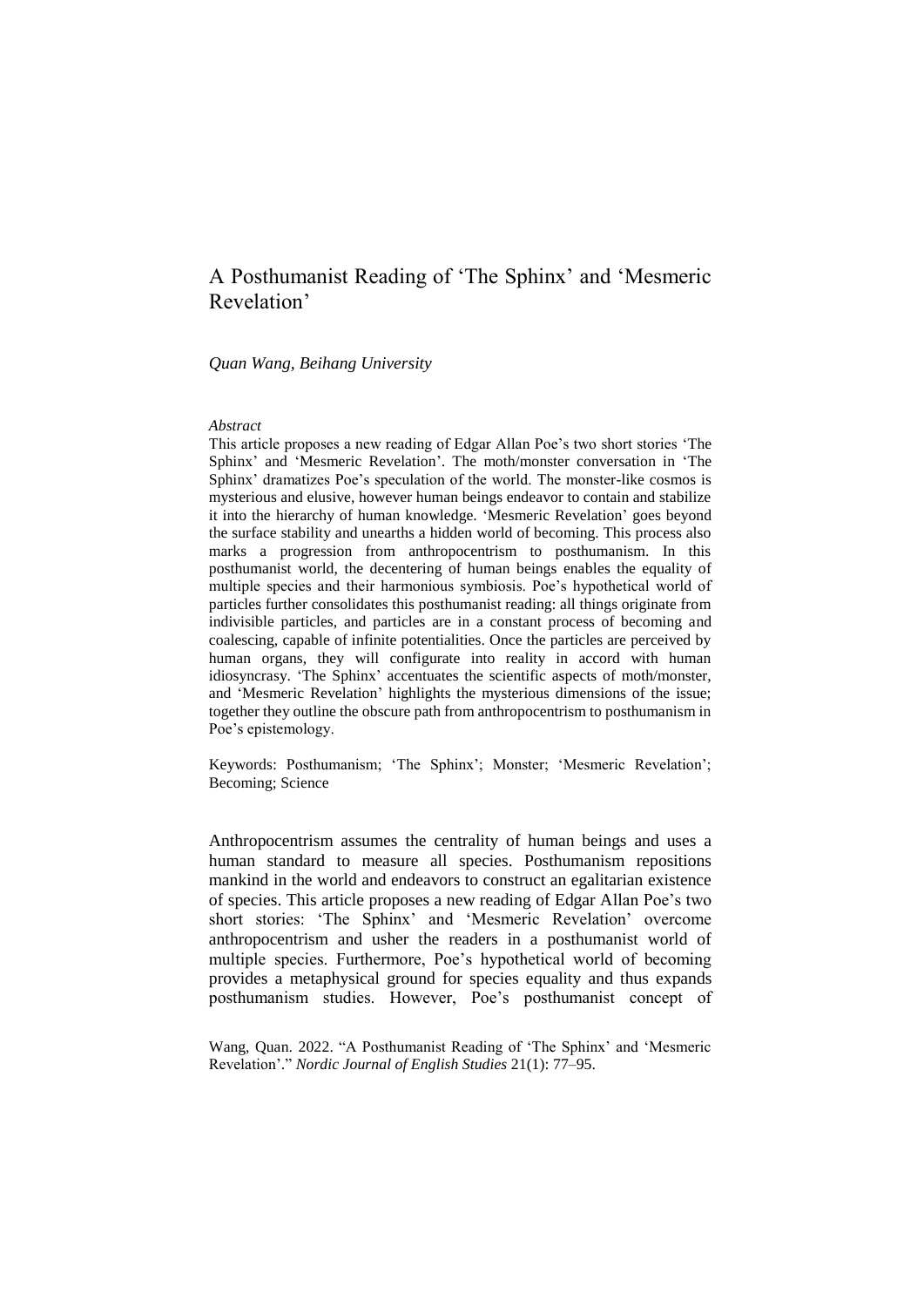'becoming' differs from that of Gilles Deleuze and Felix Guattari. For these two modern theorists, becoming is a centrifugal force flitting away from 'centered systems with hierarchical modes of communication and preestablished paths' (Deleuze and Guattari 1987: 21), and forms a rhizome with something else. The accentuation, for Deleuze and Guattari, is deterritorialization: becoming is an effective strategy to 'dismantle the strata,' to mobilize 'deterritorialized flows,' and to assemble a rhizome (Deleuze and Guattari 1987: 71). Although deterritorialization is an initial step to decenter anthropocentrism, it fails to address an essential concept of posthumanism: species equality. In this respect, Poe's concept of becoming not only highlights the ontological equality of species but also reveals the metaphysical ground of their equality. 'The Sphinx' and 'Mesmeric Revelation' complement each other and become an edifying illustration of Poe's progression from anthropocentrism to posthumanism, specifically his concept of becoming.

'The Sphinx' is an intriguing story. During the New York cholera epidemic in 1832, the narrator sojourns with his friend in a cottage on the banks of the Hudson River. The narrator witnesses a gigantic monster on the distant hill, but the host, after a thorough investigation, concludes that the monster is actually a moth on the window. Critics prefer the host's scientific explication. David Halliburton asserts that the cholera epidemic led to a morbid imagination within the narrator, producing 'the illusion that a bug on the window near his eye is a monster approaching from afar' (Halliburton 1973: 349). Likewise, Kevin J. Hayes reads the story in a similar vein: 'Poe juxtaposes a nearby insect with a faraway landscape to make it resemble a distant monster' (Hayes 2009: 23). Benjamin F. Fisher also maintains that 'nearly all of Poe's protagonists evince paranoias, and some also power mania' (Fisher 2008: 22). Elmar Schenkel even proposes that the narrator has contracted cholera without knowing it. 'The crumped ocular muscle' produces a distorted vision which 'temporarily affects the whole arrangement of the material world' (Schenkel 1985: 98–99). Williams Marks III arrives at a more balanced interpretation of the story. The narrator and the host present 'opposed fragments' of the authorial self: Poe's imaginative side and intellectual side. Therefore, according to Marks, we should avoid 'both the narrator's mistake of imagining more than he sees and his host's mistake of seeing more than he imagines' (1987: 50). Despite the profusion of critical foci, the above-mentioned scholars have confined themselves within the boundary of the discussions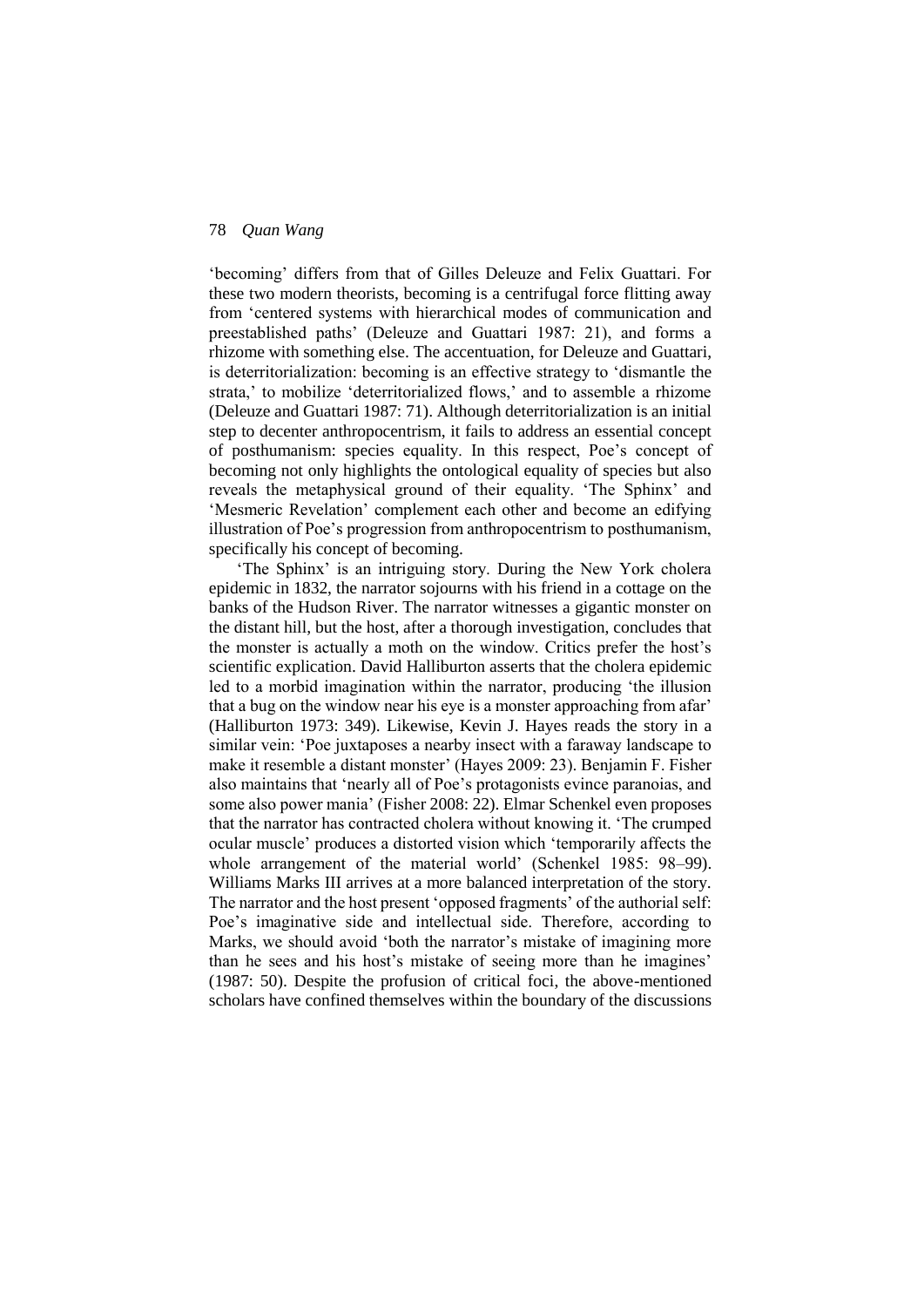of visual facts, and they have never attempted to go beyond. It is highly probable that the monster physically appears in the story and betokens a concealed world beneath our perceived facts.

Whereas 'The Sphinx' concentrates on optic phenomena, 'Mesmeric Revelation' goes beyond the surface and lays bare the invisible world of becoming. In the story, the narrator, Mr. P, is mesmerizing the dying Mr. Vankirk who discloses an enlightening world in his clairvoyant state. Douglas Anderson interprets the tale as 'a pseudoscientific confirmation of conventional beliefs regarding the relationship between the body and the soul' (Anderson 2009:166–167). John Tresch goes a step further and views the short story as an imaginary journey 'into the regions hitherto uncharted' (Tresch 2004: 117). Likewise, Daniel Hoffman holds the opinion that the 'counterclockwise' voyage in the story unlocked the secret 'cabinet in which the nature of Nature was hidden behind the painted screen of appearances' (Hoffman 1972: 165). For Peter Swirski, the story directs us 'towards a new epistemology': Poe develops 'a theory of knowledge that is to revolutionize all thinking'  $(2000: 27).$ <sup>1</sup> Swirski is justified in advocating 'a new epistemology', because Poe has an impulse to transcend the world and make connections with the unknown. If we consider 'The Sphinx' in light of the revealed world in 'Mesmeric Revelation,' this article argues, the obscure path from anthropocentrism to posthumanism in Poe's stories will emerge.

-

<sup>&</sup>lt;sup>1</sup> There is scholarly controversy over the validity of the story's content. Many critics read "Mesmeric Revelation" as a scientific investigation. The reprint of the story in the September 1845 issue of the *American Phrenological Journal* is suggestive of its medical status. However, Poe was upset by people's misunderstanding of his literary work because "the story is pure fiction from beginning to end"; see Dawn B Sova, *Critical Companion to Edgar Allan Poe* (New York: Facts On File, 2007), 115. Debate over the story as science or fiction polarizes critical contentions. I would adopt the view of Thomas Ollive Mabbott: that the story contains Poe's metaphysical speculation of and scientific investigation into the constitution of the world. "The tale is entirely fictional, but some of the ideas propounded by the principal speaker were hypothetical opinions of the author." See Mabbott (1978), "Introduction to 'Mesmeric Revelation,'" 1025.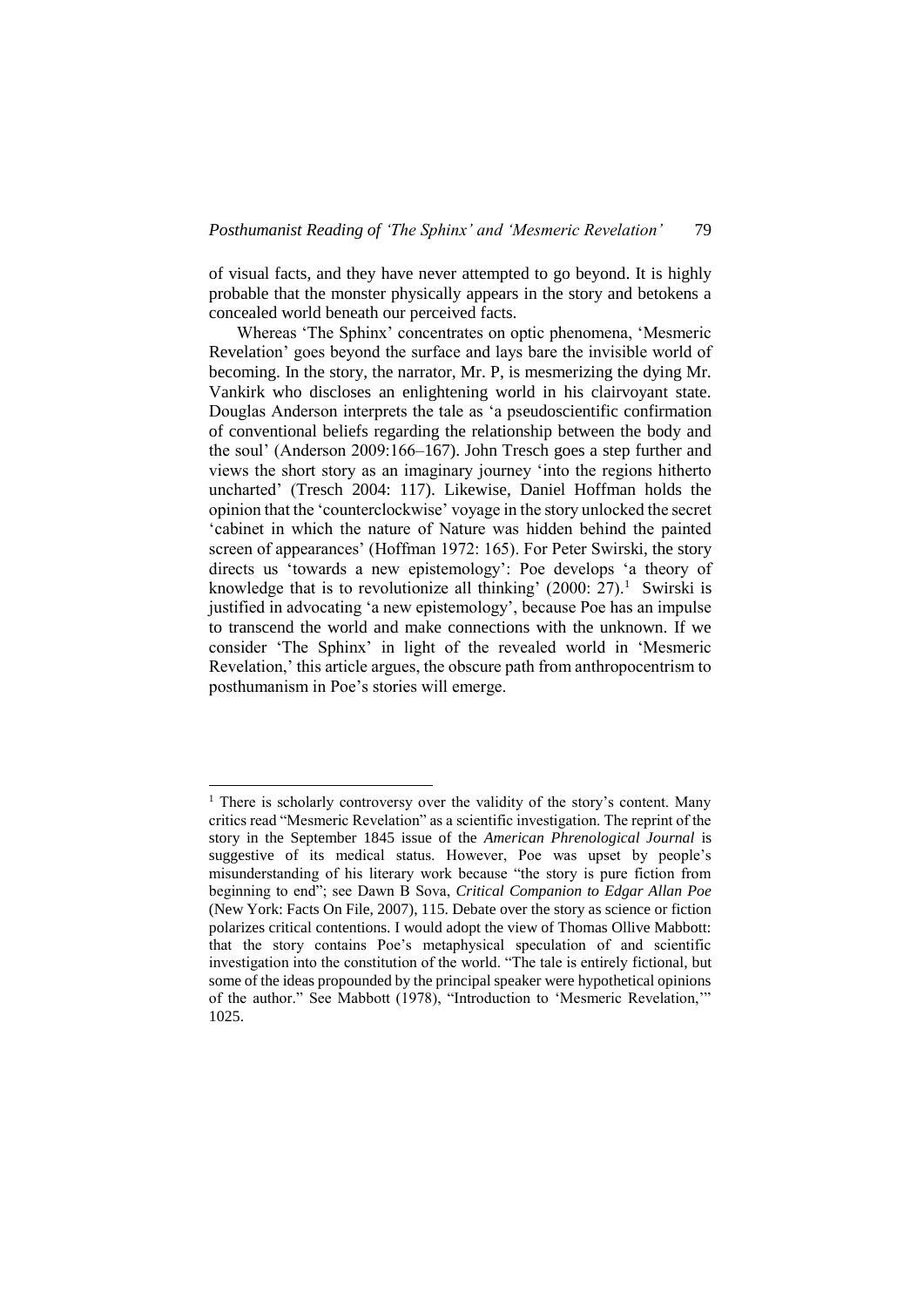## *The Janus Face of the Moth/Monster*

The relationship between the monster and moth in 'The Sphinx' coalesces the tension between two different concepts of the world, represented respectively by the narrator and the host. For the narrator, the world, like 'omens,' is interconnected and mysterious: one event can foreshadow the occurrence of another one and yet their cryptic bond can never be made transparent to human beings. In contrast, the host, a man of 'richly philosophical intellect,' holds a scientific view of the world, and maintains that the narrator's 'faith in such matters' is of 'the utter groundlessness' ('Sphinx': 1247). Their responses to the monster dramatize this distinction. 'Near the close of an exceedingly warm day' in summer, the narrator is reading a book at a window (1247). Suddenly, he catches sight of a monster climbing down a distant hill, the face of which is denuded by 'a landside' (1247). The monster has 'an immense quantity of black shaggy hair' as if gathered from 'a score of buffaloes,' a mouth 'as thick as the body of an ordinary elephant,' and two pairs of one-hundred-yard wings which are 'thickly covered with metal scales' (1248).

The host pursues a scientific investigation of the narrator's report. First, he 'rigorously' scrutinizes the detailed appearance of the creature (1249). After his rigid analysis, he reassumes 'a cruel calmness' and takes out a book on 'Natural History' (1250). The text reveals that the monster has a match. The 'genus Sphinx' has the following characteristics: 'mouth forming a rolled proboscis,' four wings 'covered with little colored scales of metallic appearance' and the inferior ones 'retained to the superior by a stiff hair' (1250). Therefore, the host confidently arrives at his conclusion: the monster the narrator witnessed, in fact, is 'a genus Sphinx.' The mysterious monster is inserted into existing human knowledge and becomes a tamable object under human control. It is a 'genus Sphinx, of the family *Crepuscularia* of the order *Lepidoptera*, of the class of *Insecta*—or insects' (1250).

Furthermore, the host also scientifically accounts for the discrepancy in the size between the book's Sphinx and the narrator's monster. The monster, according to the narrator, is 'far larger than any ship of the line in existence' (1248). The host deems this to be an illusion, and again resorts to science to demonstrate the point by conducting a simulation. Specifically, the host places 'himself accurately in the position' where the narrator beholds the monster and starts the experiment (1250). A moth is wriggling its way down a spider thread from the window sash, and the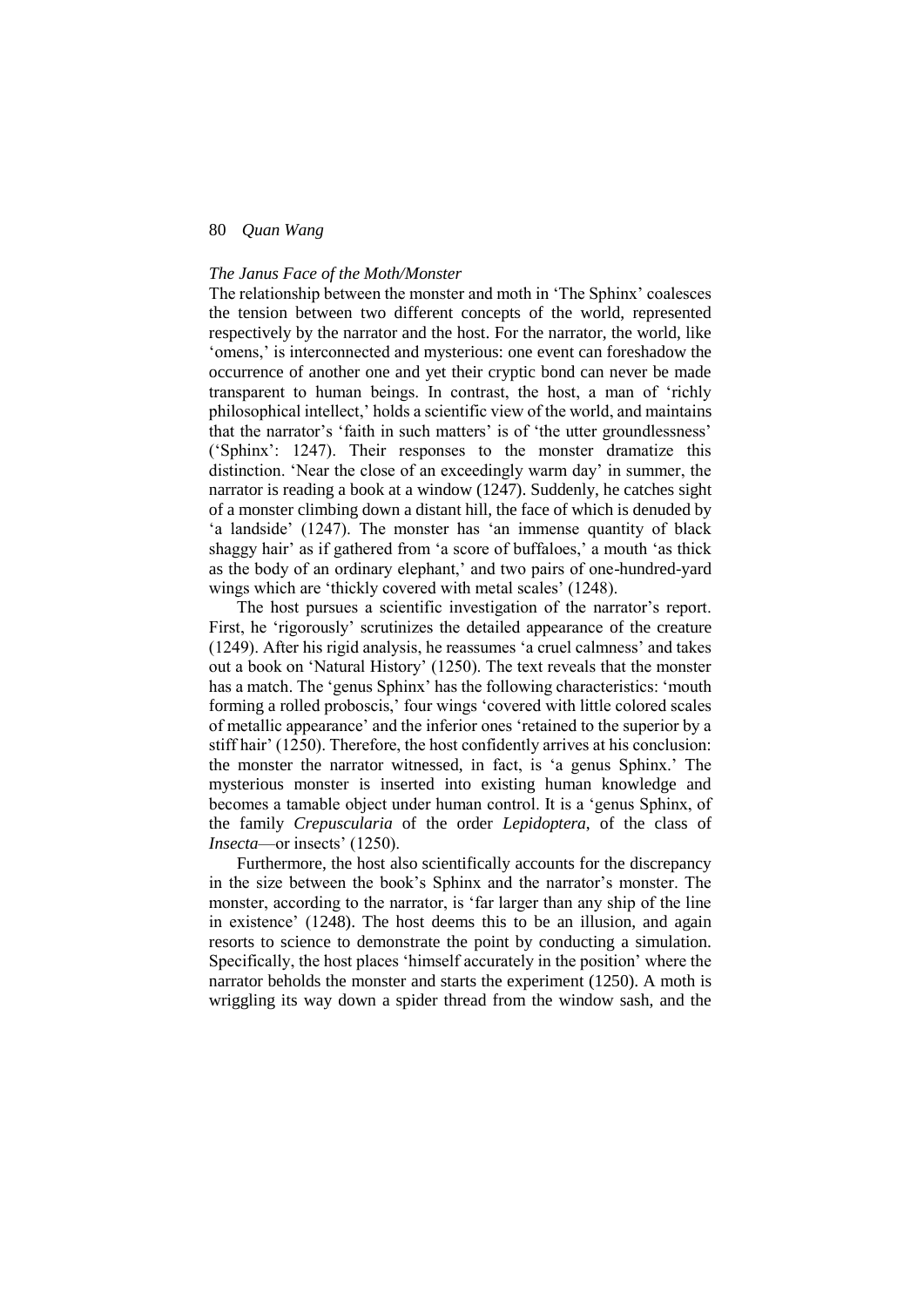narrator imaginarily projects it as a gigantic monster in the faraway river. He reassures the narrator: the moth is 'about the sixteenth of an inch in its extreme length, and also the sixteenth of an inch distant from the pupil of [his] eye' ('Sphinx': 1251). The host's narration succeeds in producing the impression of science's unquestionable authority. The story then abruptly ends. Science becomes the ultimate determiner and all other possibilities are rejected. It becomes the only acceptable way to interpret the world, and secures irrefutable authority in the mind of the readers.

In fact, the host's scientific interpretation is just one of many possibilities, and even a misinterpretation of the world. Douglas Anderson makes a compelling argument against the validity of the host's confident statement. Mainstream critical voices construe the story as an obvious satire on the narrator who mistakes a moth for a monster. We concede this interpretative possibility because Poe's cryptic story contains the seeds of many possibilities. However, one of the possibilities is Poe's serious consideration of the monster beneath the façade of the seemingly ironic tone. Anderson's pioneering work casts doubt on the authoritative moth interpretation: the Sphinx moth 'is not found in North America' and 'such a creature could scarcely wriggle up a strand of spider's web' (Anderson 2009: 12). Anderson cogently challenges the seemingly irrefutable authority of the knowing host, overthrows the monopoly of science, and opens the gate of potential possibilities. What the narrator beholds 'on the banks of the Hudson' ('Sphinx': 1246), this paper argues, might be an actual monster rather than a hallucinatory figment.

The Hudson River Monster has been witnessed and recorded many times. *The New York Times* had several reports of the cryptid in the 19<sup>th</sup> century. In 1886, the monster 'appear[ed] in the Hudson River below Albany' on September 3 ('Sea Serpent'). In 1899, *The New York Times* published several articles about the monster. One of the articles is entitled: 'SHARK OR SERPENT? Bathers in the Hudson River Startled by a Monster That Chased Them from the Water' (Jun. 9). Then, in 2006 *The Times* had another report of a weird creature in the river. This time it was a manatee. 'Added to the chronicles of greatest beasts that have descended upon New York City in the year 2006 is one that is arguably the greatest of all them. A beast, upwards to 1000 pounds and a cousin to the elephant' (Lee). The occasional and fleeting appearances of the monster produce volatile impressions on witnesses and accrue an aura of mystery. There is a high probability that the narrator happened to see the grotesque monster,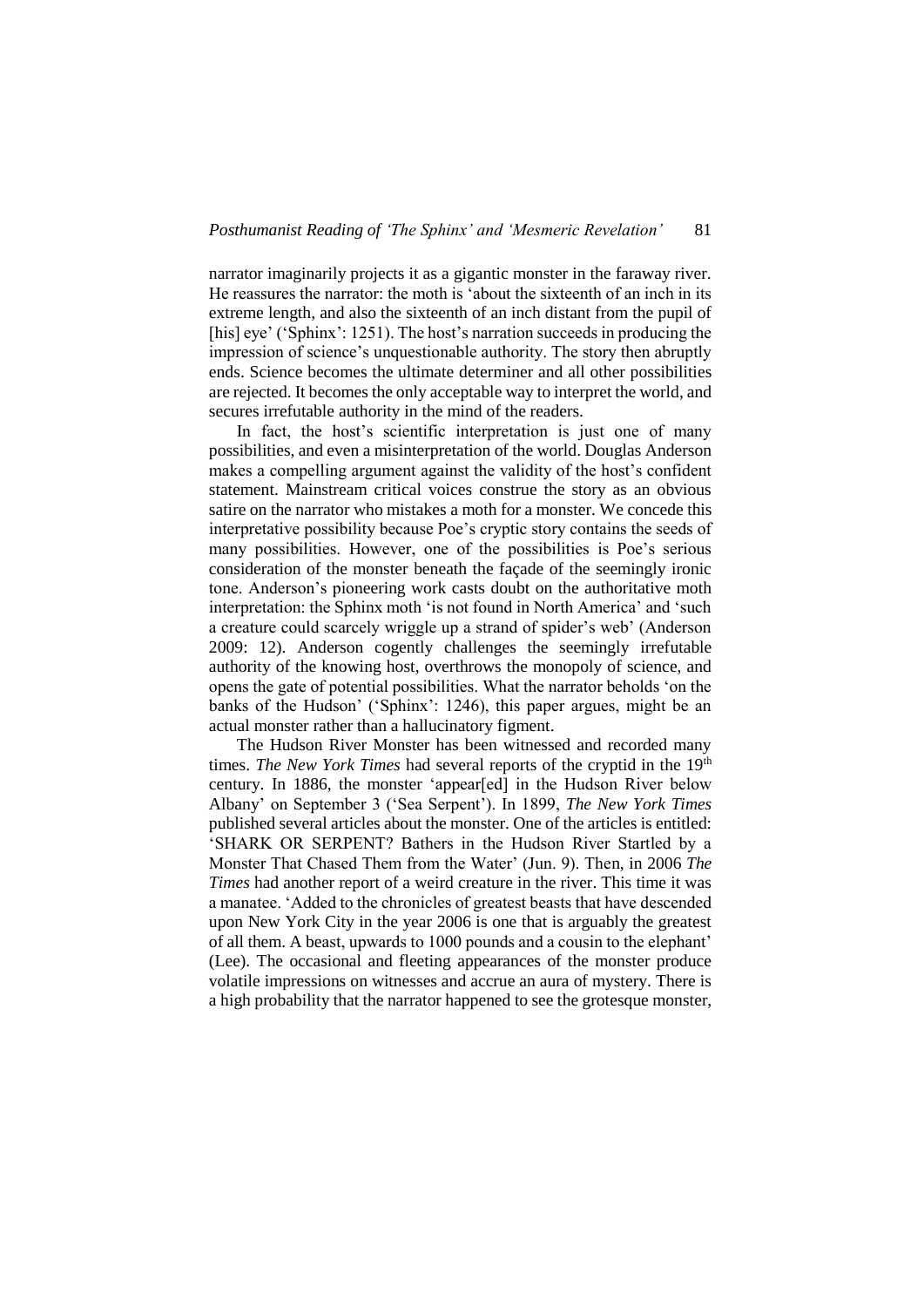and his description bears ample resemblance to the recorded account. 'The greatest beast' finds its counterpart expression in the huge size of Poe's monster which is 'far larger than any ship of the line in existence' ('Sphinx': 1248). Similarly, the elephant and manatee also have their reverberations in the narrator's delineations: the animal has 'an immense quantity of black shaggy hair—more than could have been supplied by the coats of a score of buffaloes' and its mouth is 'about as thick as the body of an ordinary elephant' ('Sphinx': 1248). Some scholars might point out the absence of a proboscis in the recorded accounts which exists in the narrator's description. The variations of the reports are justifiable because of the different circumstances of the witnesses. In fact, observatory discrepancies mythologize the elusive monster rather than negate the narrator's beholding of the enigmatic creature.

Furthermore, extreme weather also induces the monster's appearance. From occasional delineations of the scenes, we can infer that there was flooding in the Hudson River during the narrator's sojourn at the cottage. On an 'exceedingly warm day' in summer, a distant hill on the banks of the Hudson 'had been denuded by what is termed a landslide, of the principal portion of its trees,' and only left 'the few giants of the forest which had escaped the fury of the land-slide' ('Sphinx': 1248). The emphatic repetitions of 'the land-slide' and the ravage of 'gigantic trees' reinforce abnormal weather. Large scale 'land-slide[s]' usually result from excessive rain, which in turn engenders rampant flooding. Together deluges and avalanches had enormously disturbed the habitat of living creatures and induced the monster's appearance. Finally, the title of the story, 'The Sphinx,' further consolidates the Janus face of the moth/monster. The title, for the host and many critics, explicitly refers to a genus Sphinx and exemplifies the host's scientific investigation into a distorted optic phenomenon. However, if we go beyond the façade of scientific explanation, we will discover the other side of the Janus face: the riddled reality is as mysterious as the Sphinx. The removal of the scientific interpretation of 'a genus Sphinx' opens the mysterious world of 'the Sphinx.'

Hence, we have unearthed a buried probability in the story: the actual monster, in the science-minded host's interpretation, becomes a moth. For the narrator as well as Poe, the world, like a mysterious monster, can never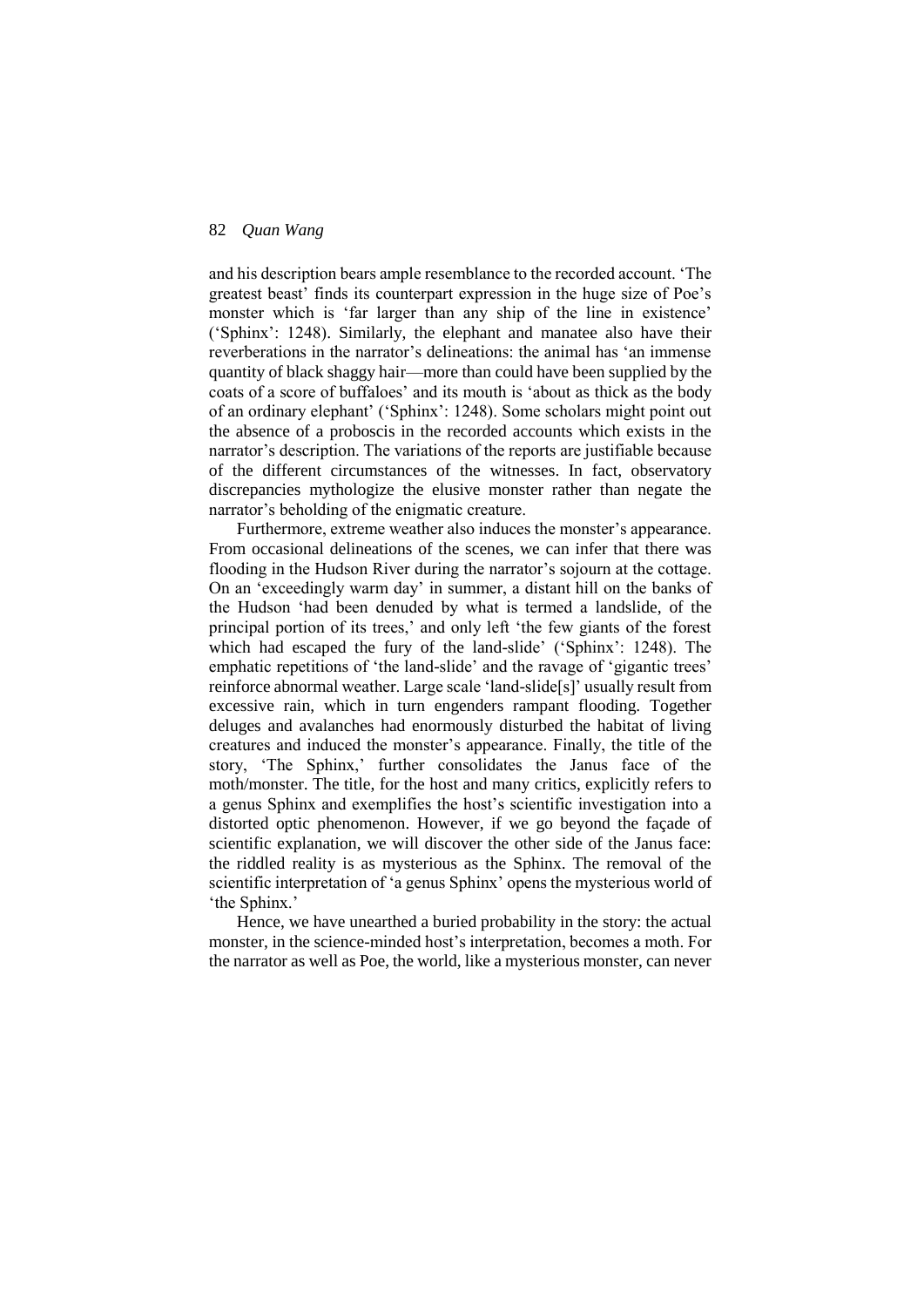be completely comprehended by human beings.<sup>2</sup> The cryptic world is elusive and troublesome. To contain the monster, human beings apply the most approximate item available within their knowledge grid to designate it, classify it and discipline it. In other words, the monster-like world is inserted into the procrustean bed of knowledge hierarchy and is rendered into a manageable thing within human grasp. Besides, human interpretation creates the world they are living in. Science claims to be the only valid interpretation of the world and gradually the interpretation structures the human experience of reality. The host epitomizes this human practice. In contrast, the narrator exposes a buried fact: human beings assume their interpretation as the actual operation of the world. Behind the moth/monster discussion lies Poe's critique of anthropocentrism: the prioritization of human understanding and the consequent advocation of human measurement as the universal yardstick. If we juxtapose 'The Sphinx' with 'Mesmeric Revelation,' we can detect a grand picture of Poe's philosophy, especially his concept of progression from anthropocentrism to posthumanism.

## *Human Organs and Anthropocentric Perception*

-

'Mesmeric Revelation' is a philosophical investigation into the dramatized phenomenon in 'The Sphinx.' Each species has its unique organs to perceive the world and makes corresponding adjustments in the interest of survival. Poe, through the mouthpiece of Mr. Vankirk the protagonist in

<sup>&</sup>lt;sup>2</sup> Some critics might have an impression that the article engages in a debate with fictional characters (the host and the narrator). 'The Implied Author,' according to Wayne C. Booth, represents a writer's view on a specific issue and functions as the ultimate standard to judge everything in the story. However, which character embodies the writer's voice and works as 'The Implied Author' becomes a debatable issue. For mainstream scholars, such as David Halliburton, Kevin J. Hayes, and Benjamin F. Fisher, the science-minded host expresses Poe's opinion and is the criterion to measure the delusion of the narrator who imagines a moth to be a monster. In this article, however, I argue the opposite: the narrator (who is also a character in the story) represents Poe's real view of the world: the unrealities of becoming (like the volatile impressions of the monster) is concretized into one possible form (like the moth interpretation). In either case, the fictional characters—the host and the narrator—speak for different groups of social opinions about reality. And engaging in a debate with fictional characters, in fact, is a discussion of clashing opinions on reality.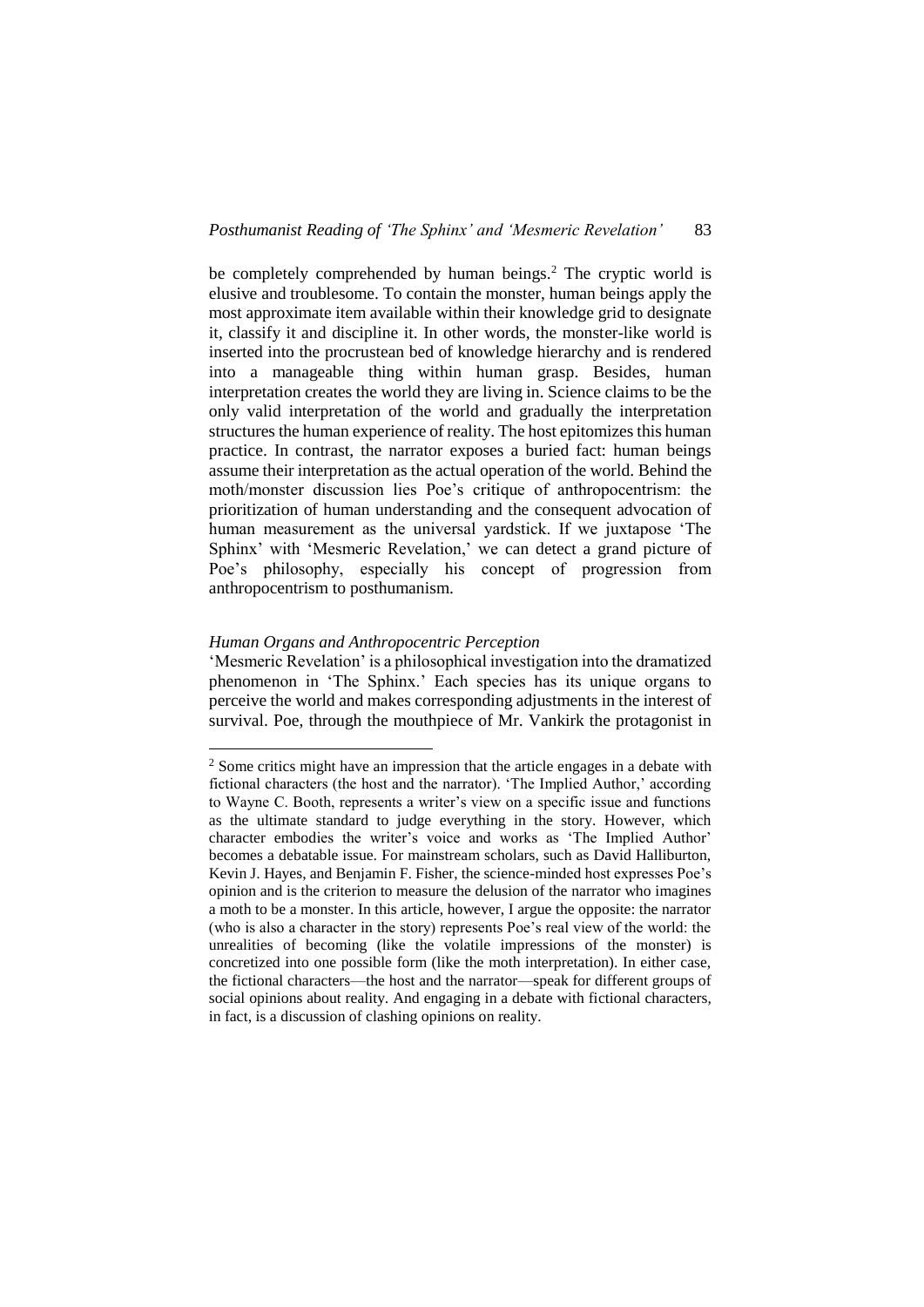'Mesmeric Revelation,' recapitulates the characteristics of human cognition.

The vibrations generate similar ones with the retina; these again communicate similar ones to the optic nerve. The nerve conveys similar ones to the brain; the brain, also similar ones to the unparticled matter which permeates it. The motion of this latter is thought, of which perception is the first undulation. This is the mode by which the mind of the rudimental life communicates with the external world. (Poe 'Mesmeric': 1038)

The quoted passage outlines three features of human perception in terms of their organs. The first trait is seeing. Among the five senses, sight became the dominant organ used by human beings to perceive the world. According to Sigmund Freud, walking upright enabled man to look ahead and think ahead, and privileging sight over the lower senses of smell and touch became a turning point in distinguishing human beings from animals. Man's adoption of 'an upright gait' propels the chain of development, 'through the devaluation of olfactory stimuli … to the time when visual stimuli were paramount and the genitals became visible, and thence to the continuity of sexual excitation, the founding of the family and so to the threshold of human civilization' (Freud 1976: 4495). Poe's detailed analysis of sight-formation, through the retina and the optic nerve to the brain, not only accentuates the science of vision, but also reveals the inseparable relationship between seeing and thinking. The second trait is thinking. Sight involves a likely penetration from the surface of the examined object into its underlying structure. Observation enables human beings to accumulate knowledge of the world and acquire its subsequent control. Science epitomizes a perfect integration of observation and thought, and becomes a prestigious hallmark of human activity.

Science's rationale is that reason is an anthropocentric benchmark to distinguish men from animals. This provides an insightful explanation of the scientific investigation in 'The Sphinx.' First, the host uses reason to rigorously 'question' the witness about the detailed appearance of the monster, then he sets himself in the identical spot of inspection, and finally he arrives at a scientific conclusion: it is a 'mis-admeasurement of [visionary] propinquity' and the small creature is only 'about the sixteenth of an inch distant from' the observer ('Sphinx': 1250–1251). This scientific explanation not only mollifies their uneasy feeling about the mysterious monster, but also leads to the third point of the quoted passage: human interpretation creates the world they are living in. The way humans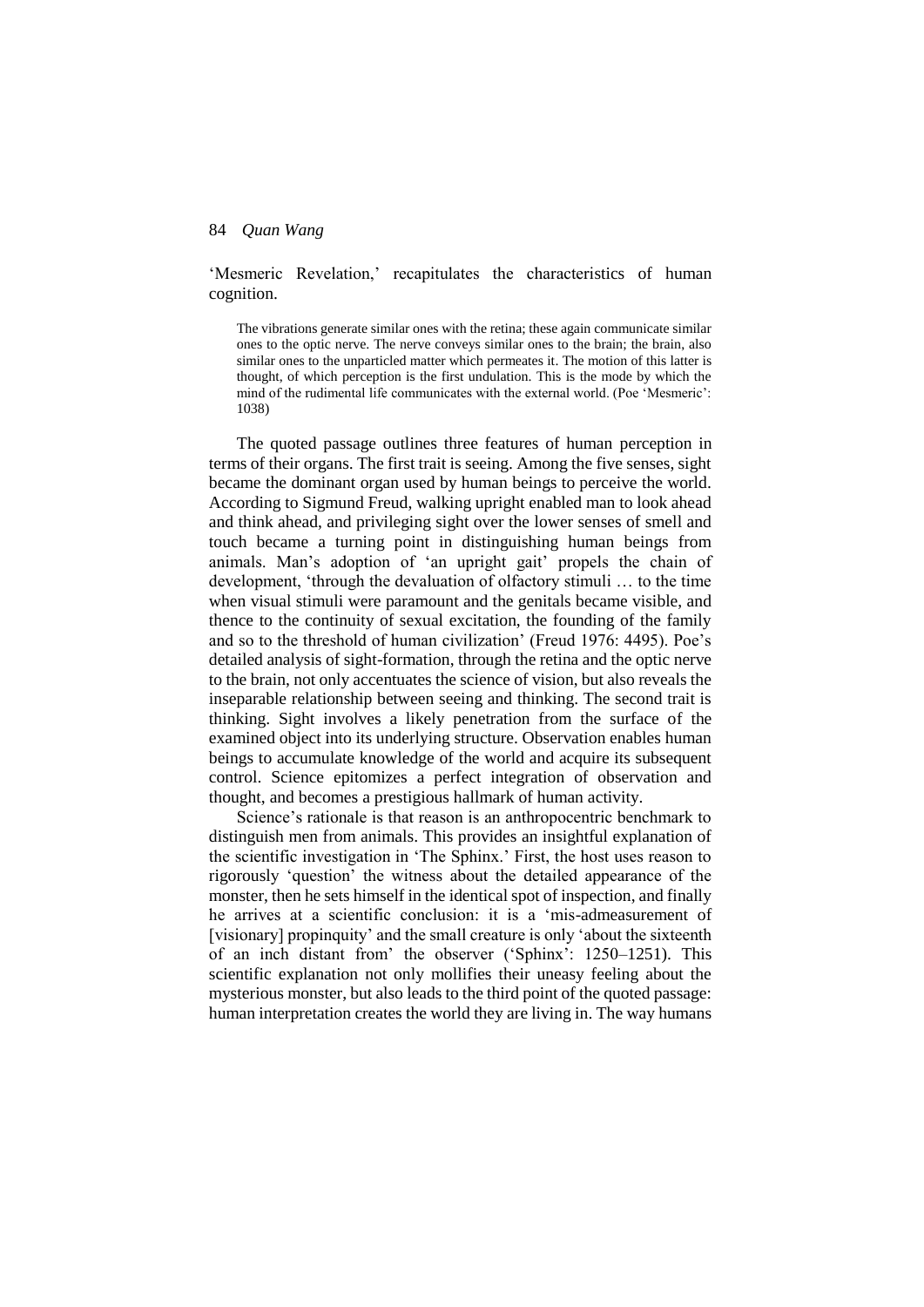perceive and understand the world also becomes the mode by which they 'communicate with the external world' ('Mesmeric': 1038). People do not regard their understanding of the world as an interpretation, but as the way the world manifests itself. To illustrate the point, Poe defines 'substance'—the actual matter consisting of the world—as the perception of reasoning creatures. 'This, probably, is because you have no sufficiently generic conception of the term "*substance*" itself. We must not regard it as a quality, but as a sentiment:  $\frac{d}{dt}$  is the perception, in thinking beings, of the adaptation of matter to their organization' ('Mesmeric': 1039).

The discussion on 'substance' in the story reveals that people often indulge in the ostensibly transparent world and forget the limits of human perception. Human understanding of the world becomes the organization of the world, and people tend to believe that the world becomes transparent to them. In fact, Poe's image of the monster in 'The Sphinx' is a challenge to this concept of transparency. The world is always mysterious to our comprehension, and elusive to our representation. It is distressing yet salutary to acknowledge the limits of human cognition. Physical human organs constrain their understanding of the universe. 'Organs are contrivances by which the individual is brought into sensible relation with particular classes and forms of matter, to the exclusion of other classes and forms' ('Mesmeric': 1037). After this general introduction to human organs, Poe underscores the limitations of human cognition. 'The organs of man are adapted to his rudimental condition, and to that only' and 'the external world is, to the rudimental life, *limited*, through the idiosyncrasy of its organs' ('Mesmeric': 1038). There are three interconnected steps in Poe's conception. To begin with, there are multiple constructs of the world. Each species has its idiosyncratic organs to perceive the matter and develop its own reality. Plural representations from different species, however, are equally valid. Likewise, humans, as one of many species, also have unique physical structures to perceive the world, such as eyes and brains, which establish, to borrow Poe's words, a 'sensible' world 'to the exclusion of other classes and forms' ('Mesmeric': 1037). Second, distinct from non-human species, human beings assume that they have conquered the earth and become the center. They have also come to believe they are the only creatures endowed with reason and agency. Thus, human knowledge becomes the universal yardstick to measure everything. How to get out of this anthropocentric arrogance? This becomes the third point. One effective approach is to realize the limitation of human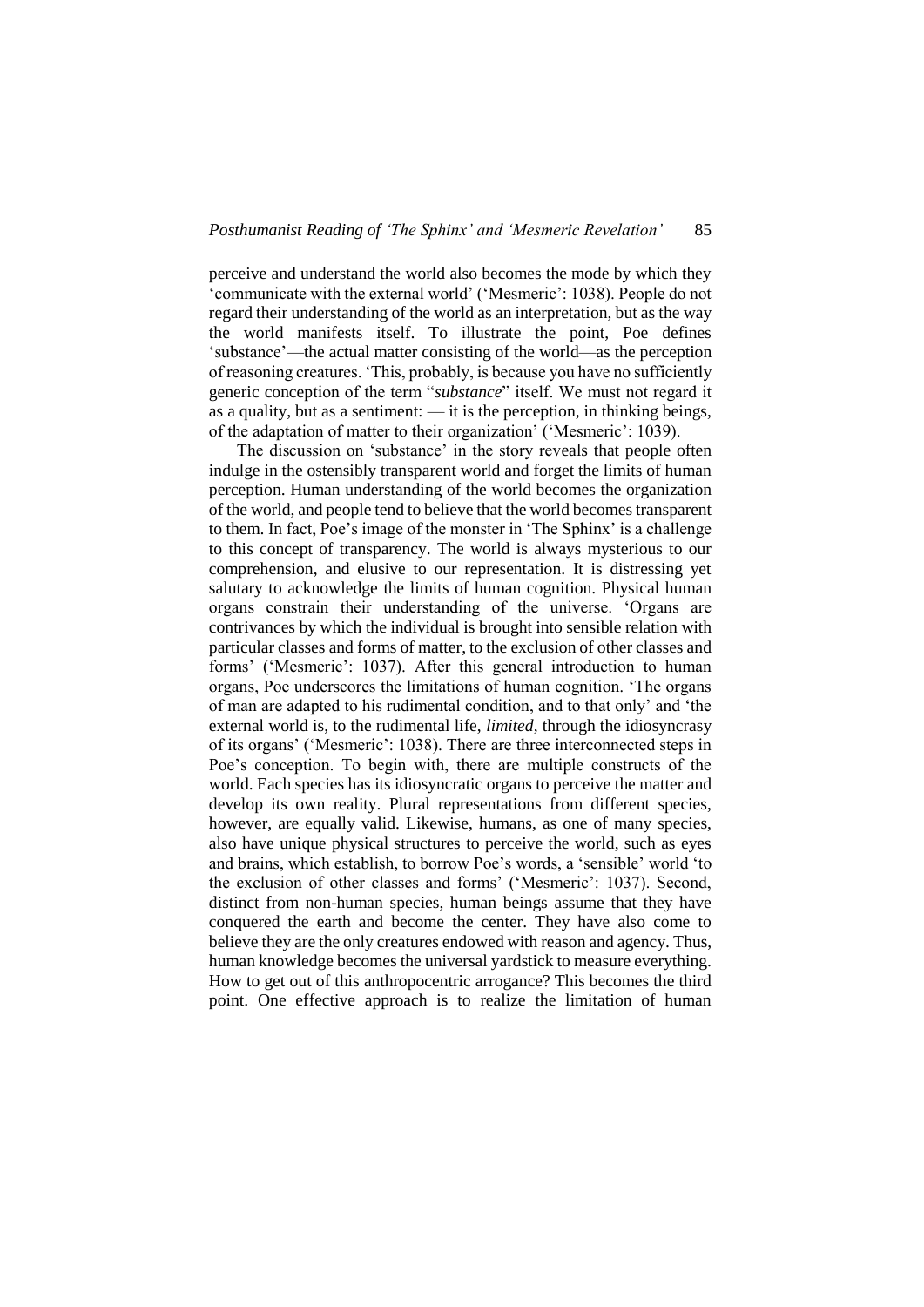cognition. The world perceived through 'the idiosyncrasy' of human organs, as Poe claims, is 'limited' ('Mesmeric': 1038). The confrontation with human deficiency enables us to accept plural criteria of multiple species. This transforming process implies the progression from anthropocentrism to posthumanism.

Anthropocentrism came into existence in the late eighteenth century and early nineteenth century, which roughly coincides with Poe's life. Anthropocene refers to the 'human-dominated, geological epoch, supplementing the Holocene' (Crutzen 2002: 23). The advancement of technology enabled human beings to occupy a dominant position on the earth and these human activities exerted a profound influence on global ecology. Paul Crutzen ascribes the first significant anthropocene technology to the refinement of the steam engine in 1784. 'The Anthropocene could be said to have started in the latter part of the eighteenth century, when analyses of air trapped in polar ice showed the beginning of growing global concentrations of carbon dioxide and methane. This date also happens to coincide with James Watt's design of the steam engine in 1784' (Crutzen 2002: 23). At the incipient stage of anthropocentrism, humans felt proud of their glorious achievements and became confident about human beings as a species. As Poe writes in another short story: 'We are a wonderful people, and live in a wonderful age.' In addition to steam-boats, railroads, and parachutes, 'There is really no end to the march of invention. The most wonderful—the most ingenious—[...]the most truly usefully—mechanical contrivances are daily springing up like mushrooms" (Poe 'The Man': 382). This mode is derived from the Enlightenment period. Progressive European intellectuals of the Enlightenment held that 'the tremendous intellectual and scientific progress of the age' and embraced 'the expectation of the age that philosophy (in the broad sense of the time, which includes the natural and social sciences) would dramatically improve human life' (Bristow). Technology further concretizes human intelligence into tangible facts and boosts human illusion of their superiority.

Anthropocentric arrogance was also prevalent in intellectual circles in nineteenth century America. From 1838 to 1842, the Wilkes Expedition to the Northwest coastal areas brought back unprecedented knowledge from these unknown ocean territories and enormously expanded American understanding of a new vast land. In the 1840s, the transatlantic telegraph achieved instantaneous communication, erased temporal distance, and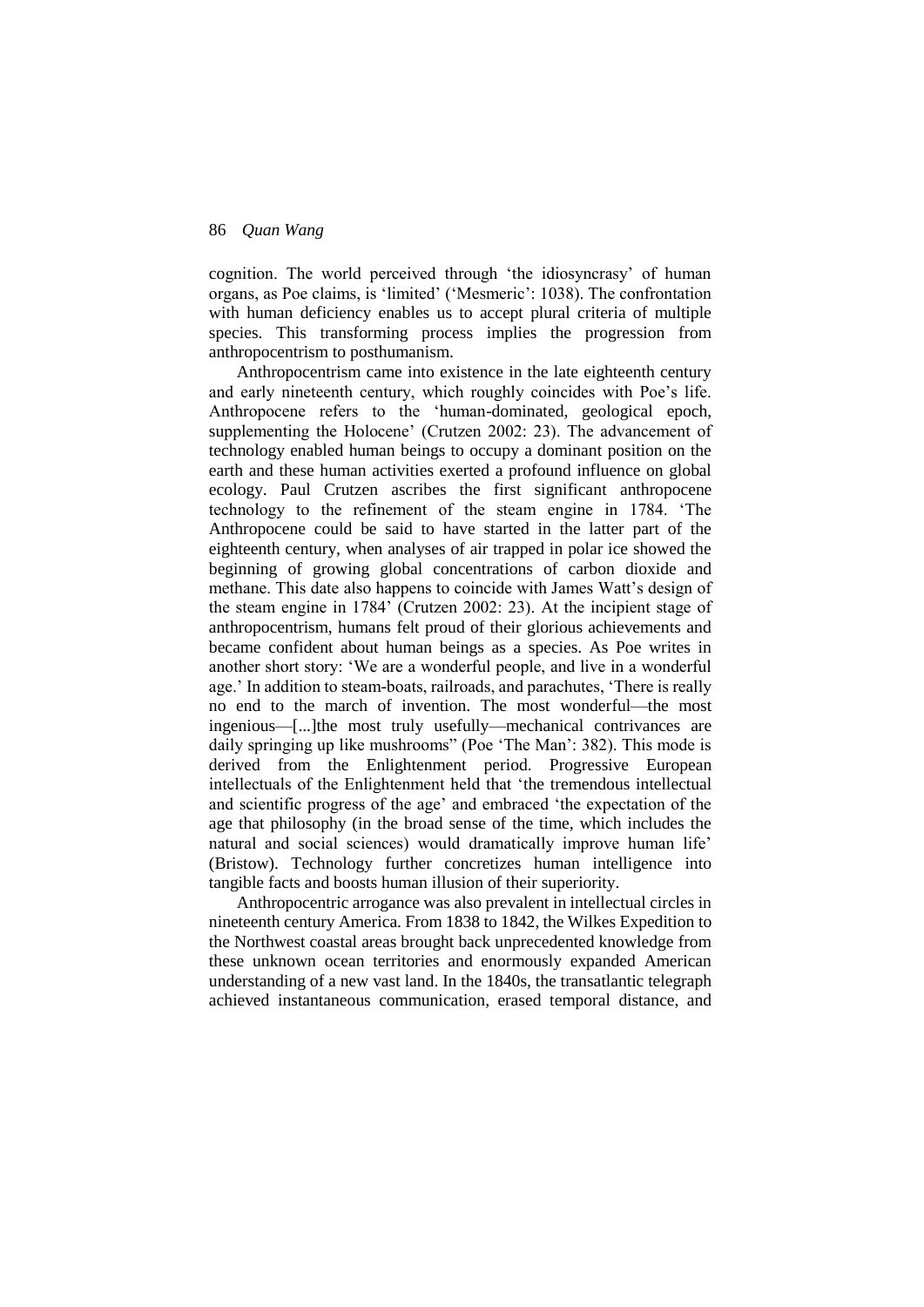ignited the imagination. These marvelous accomplishments fueled human enthusiasm but also kindled their arrogance. It is less a coincidence than an implied response that Poe wrote 'The Sphinx' in 1845 and 'Mesmeric Revelation' in 1844. Poe intensifies these anthropocentric percussions in many of his stories, yet he also goes beyond anthropocentrism and plants the seeds of posthumanism.

## *'The Unorganized Life' and Posthumanist World*

Posthumanism, as a recent intellectual trend, argues against the centrality of human beings and advocates the agency of non-human species. A posthumanist often endeavors 'to find ways of describing agency at work through the interactions of a complex and widely dispersed network of actants, both human and other-than-human.' (Armstrong 2008: 196). Acknowledgement of the limited human perception, as Poe concretizes in the story, is an essential step toward comprehension of the posthumanist world of species equality. To understand the accurate position of human beings in nature, we have to 'stand "under," not above' non-human counterparts and surrender 'the dream of mastery' in the first place (Wolfe 2003: 5). The descent from anthropocentric hubris disengages us from the monopoly of human perspective and opens a channel to broaden the spectrum of agency of other species. 'There are many things on the Earth, which would be nihility to the inhabitants of Venus—many things visible and tangible in Venus, which we could not be brought to appreciate as existing at all' ('Mesmeric': 1039).

Poe describes this posthumanist world as 'the ultimate life.' 'In the ultimate, unorganized life, the external world reaches the whole body, with no other intervention than that of an infinitely rarer ether than even the luminiferous' ('Mesmeric': 1038). Ether becomes the primary means of perception and phases into the body without the interference of idiosyncratic organs. It also becomes the linking anchor to unify all things in the universe. 'To this ether—in unison with it—the whole body vibrates, setting in motion the unparticled matter which permeates' (1038). After these necessary procedures, we can reach the desired goal. 'It is to the absence of idiosyncratic organs, therefore, that we must attribute the nearly unlimited perception of the ultimate life' (1038). Poe imagines an idealized approach of experiencing the world: the corporeal perception absent from the hierarchical structure of organs. Each species has its unique organization of organs to experience reality and formulates its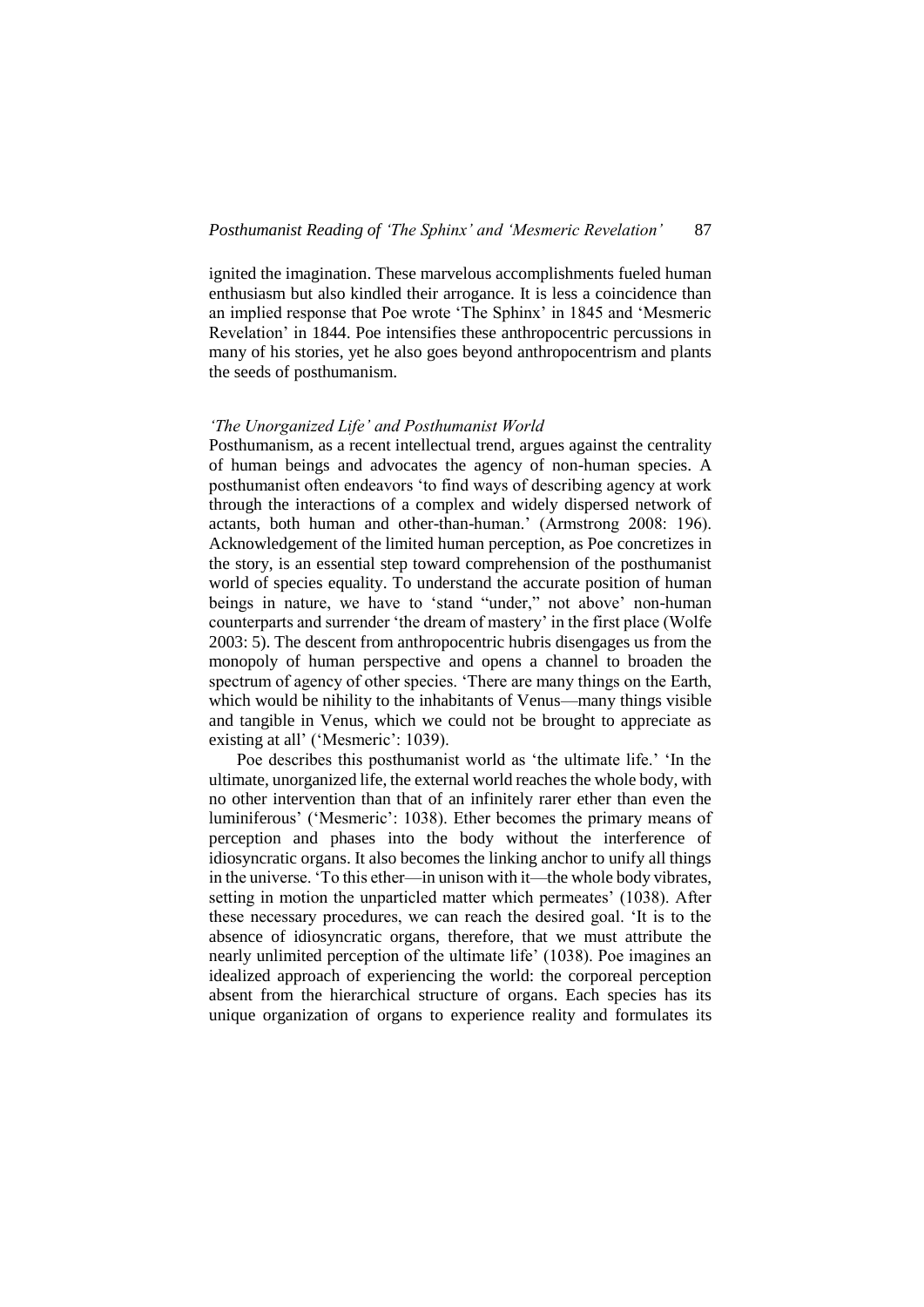special understanding of the world. If we abandon the medium of idiosyncratic organs, we can 'perceive external things directly' ('Mesmeric': 1037). Poe's idea of 'the unorganized life' has a strong intellectual reverberation with the modern concept of deterritorialization. The 'Body-without-organs' (BwO) is 'already under way the moment the body has had enough of organs and wants to slough them off, or loses them' (Deleuze and Guattari 1987: 150). This 'disorganized body' deterritorializes hierarchical systems, undermines meanings, and flights in all directions. 'The BwO is what remains when you take everything away. What you take away is precisely the phantasy, and signifiances and subjectifications as a whole' (151). Such dismantling liberates democratic multiplicity and circulates energy. This dictates an essential step toward the progression into posthumanism: to deterritorialize from hierarchical organization of anthropocentrism and to liberate plural perspectives of multiple species. After that, the body-without-organs vibrates 'in unison with' ether ('Mesmeric': 1038). The body fuses itself with air, permeates into space, and interacts with a myriad of things. In terms of posthumanism, human beings, no longer under the illusion of anthropocentrism, become an equal member of species in nature. These species, both human and non-human, interact with each other and formulate ecological symbiosis. Then the corporeal constitution, with 'the absence of idiosyncratic organs' (1038), fuses itself with other species, and in their interconnection, it mysteriously senses the secrets of the world. To explicate this enigmatic point, we need to explore Poe's concept of the world of particles.

In Poe's world of particles, the physical world consists of matter and matter is further divided into molecules, atoms and other smaller particles. 'There are gradations of matter of which man knows nothing; the grosser impelling the finer, the finer pervading the grosser' ('Mesmeric': 1033). The 'electric principle' plays an essential role in this physical process. For example, the atmosphere 'impels the electric principle, while the electric principle permeates the atmosphere. These gradations of matter increase in rarity or fineness' (1033). One popular misconception that Poe points out is the notion of 'atomic constitution'; or, that the atom as the smallest unit of matter. We must 'destroy the idea of the atomic constitution' and continue the gradation until we arrive 'at a unique mass—an unparticled matter' (1034). The 'unparticled matter' or the 'indivisible' particle at some point will grow together and unite into a whole. 'There will be a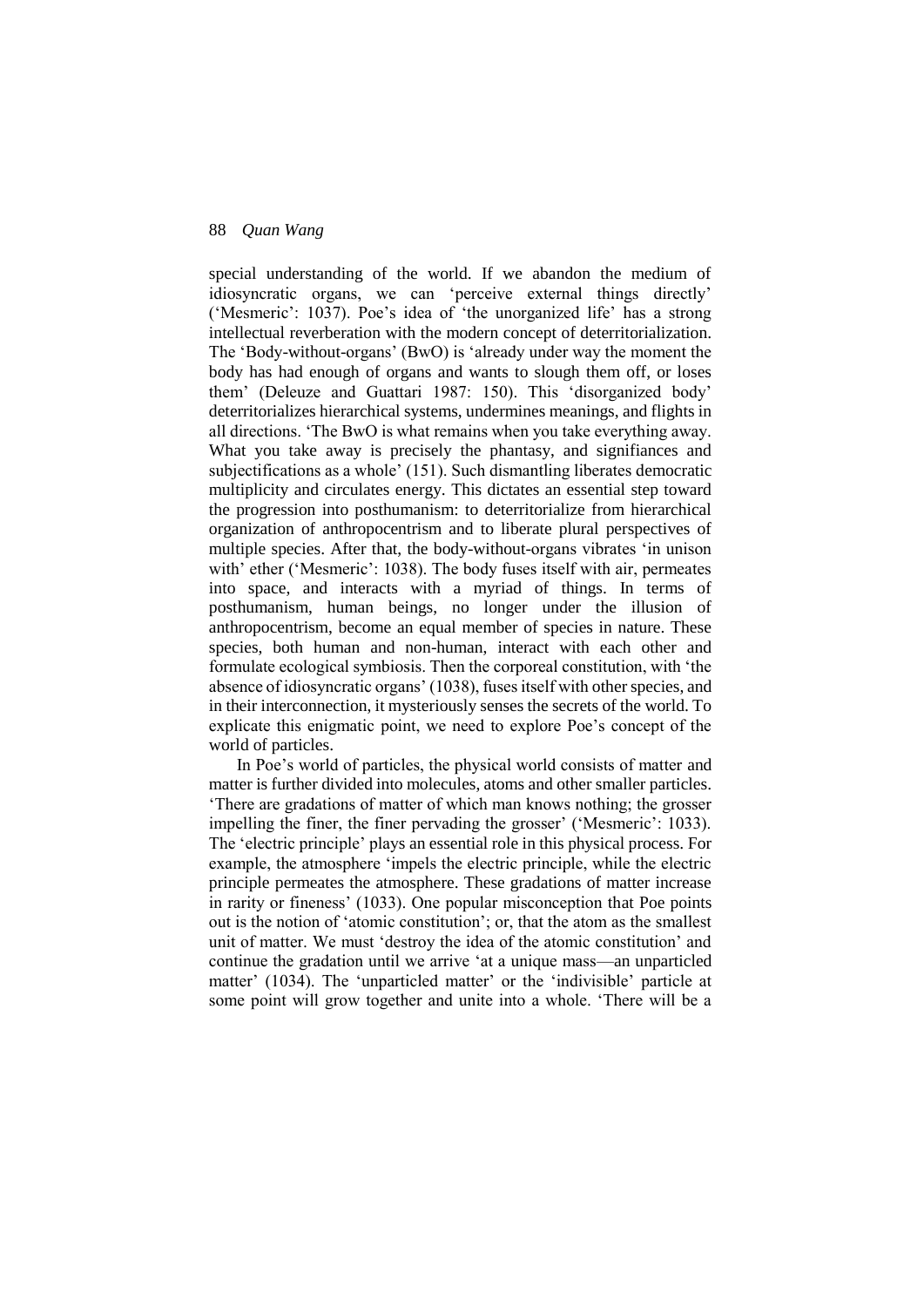degree of rarity, at which, if the atoms are sufficiently numerous, the interspaces must vanish, and the mass absolutely coalesce' (1034). The becoming of particles also follows 'the electric principle' or 'magnetic relation,' and 'incarnate[s]' into the existence of different things (1036). If all things are made up from particles, there will be a primordial cord of connection among things, interlinking them into a whole. Poe seems to present objective laws of particles in the world, but he also accentuates the inseparability of observer from physical phenomena. 'But the unparticled matter, set in motion by a law, or quality, existing within itself, is thinking' (1034). As mentioned in the previous section, if people divest the idiosyncratic human manner of perception, they could transcend the monopoly of anthropocentric perspective and reestablish the primordial interconnection with things. That is, we become 'in unison with' the world and the motion of 'the unparticled matter' becomes synonymous with 'thinking' ('Mesmeric': 1034).

Poe speculates about a cosmic world in which particles are in a constant process of becoming in accord with 'the electric principle' and 'magnetic' relations ('Mesmeric': 1033). In fact, Poe's hypothesis is solidly supported by modern physics. According to James Clerk Maxwell, united magnetism and electricity form 'a simple entity that is now called the electromagnetic field' (qtd in Hayles 1984: 44). In the electromagnetic field, particles are not localized in space as isolated entities, but become interconnected with each other and form waves of energy. To pinpoint the flow of energy at any given moment has already altered its dynamic nature. This arbitrary imposition is called 'observation' (or 'measurement'). Werner Heisenberg's famous experiment with a gamma-ray microscope revealed that the quantum of light used to observe an electron is enough to alter its momentum. Therefore, he concludes: 'what we observe is not nature in itself but nature exposed to our method of questioning' (Heisenberg 1958: 58). It is impossible for us to observe an object without interacting with it in the first place. Our observation turns a plurality of potential possibilities into one actuality, and worst of all, we assume our observation is the actual manifestation of the object. The world of multiple dimensions, and of constant becoming, is rendered into a flat reality with a rigid hierarchy. This is precisely what the story of moth/monster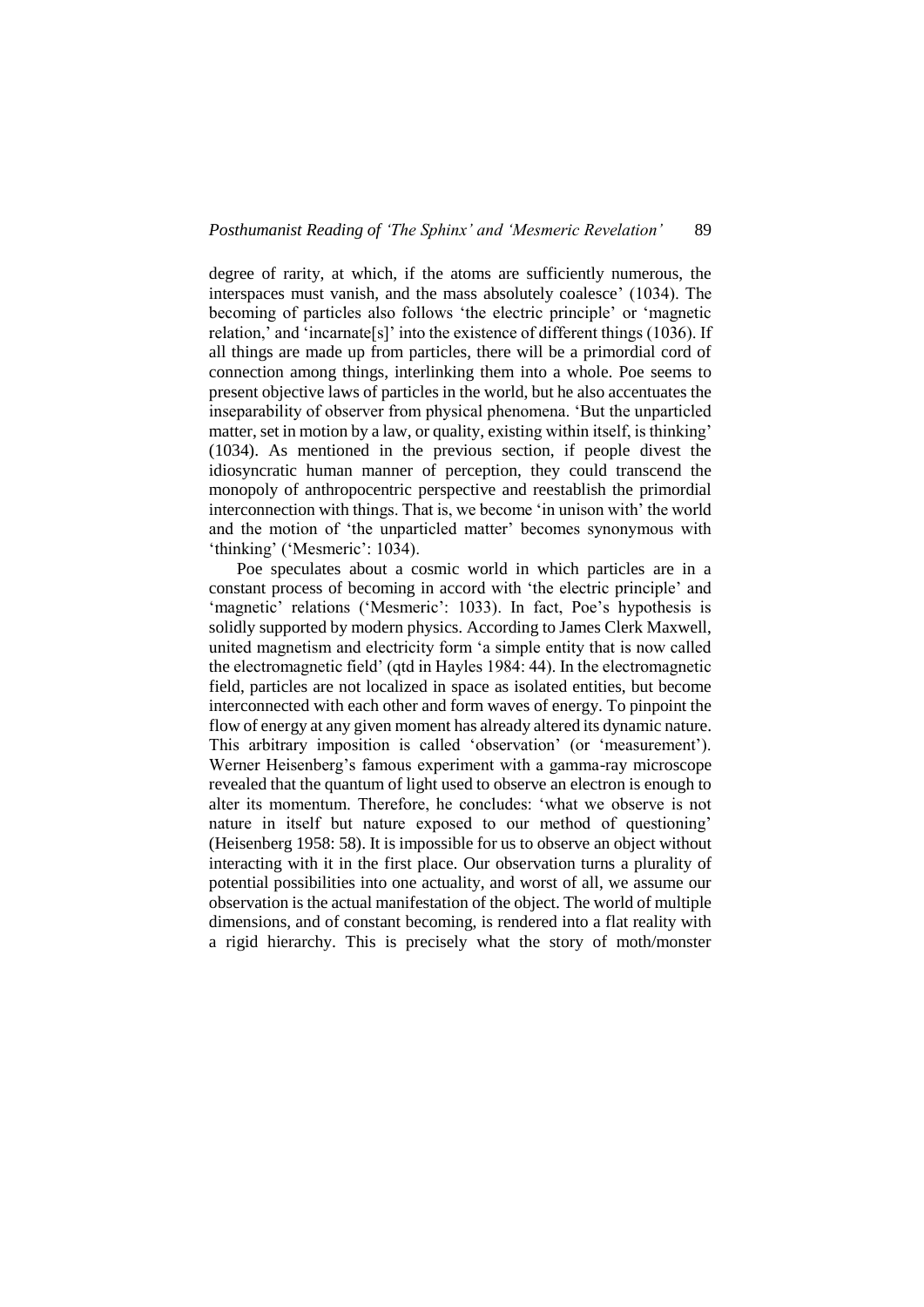-

endeavors to expose: the world is not what we understand it to be, and it is always mysterious and elusive.<sup>3</sup>

#### *Unrealities and the Becoming of Particles*

Poe's concept of the world of particles sheds much light on our comprehension of the philosophical contention about 'unrealities' and reality between the narrator and the host in 'The Sphinx.' The New York cholera outbreak as the setting of the story is pregnant with metaphysical significance.<sup>4</sup> In 1832, the rampancy of the cholera epidemic struck New York City and claimed more than 3500 lives. It permeated the city with dreadful fatality. To avoid infection, the narrator fled from the city to stay with a relative in his '*cottage ornee* on the banks of the Hudson' ('Sphinx': 1246). For the host, the Hudson cottage has a quiet distance from the plagued city and the countryside is sparsely populated, therefore they lead a safe and peaceful life in quasi-quarantine. They had 'all the ordinary

<sup>&</sup>lt;sup>3</sup> This might prompt the question: 'is science something that leads to posthumanism?' The paradox is our reliance on science to critique science. Science expands human knowledge and builds up human confidence (then arrogance), but science also reveals our smattering knowledge (ignorance) of the vast universe, and human inferiority to other species which is an initial step toward posthumanism. Therefore, science and the critique of science help the readers to perceive Poe's progression from anthropocentrism to posthumanism in the selected stories.

<sup>4</sup> Many scholars associate the spread of cholera in 'The Sphinx' with the promulgation of democracy. Arthur H. Quinn detects an irony 'to call attention to the undue emphasis laid on democracy by those who see it too near them' in *Edgar Allan Poe* (New York: Appleton-Century-Crofts, 1941), 499. Katrina E. Bachinger links the plague with an optical illusion and reconsiders democracy from the perspective of distance maladjustment. 'Democracy might seem at worst to be only a troublesome social insect, but, [Poe] counsels his contemporaries, it may later prove to be a monster if it has had time to infiltrate the social structure.' See Bachinger, 'Peacock's Melincourt and the Politics of Poe's "The Sphinx,''' *Nineteenth-Century Literature* 42 (2) (1987): 223. However, Thomas Ollive Mabbott has a more optimistic view of American democracy. If we examine the debate from a historical perspective, we might alter our current view. Therefore, Mabbott asserts that Poe is modifying his condemnation on democracy in 'The Sphinx.' It 'is rather a gentle and philosophical admonition not to judge the democratic experiment too hastily, through a "misadmeasurement of its propinquity."' See Mabbott (1978), 'Note to "The Sphinx,'" 1250.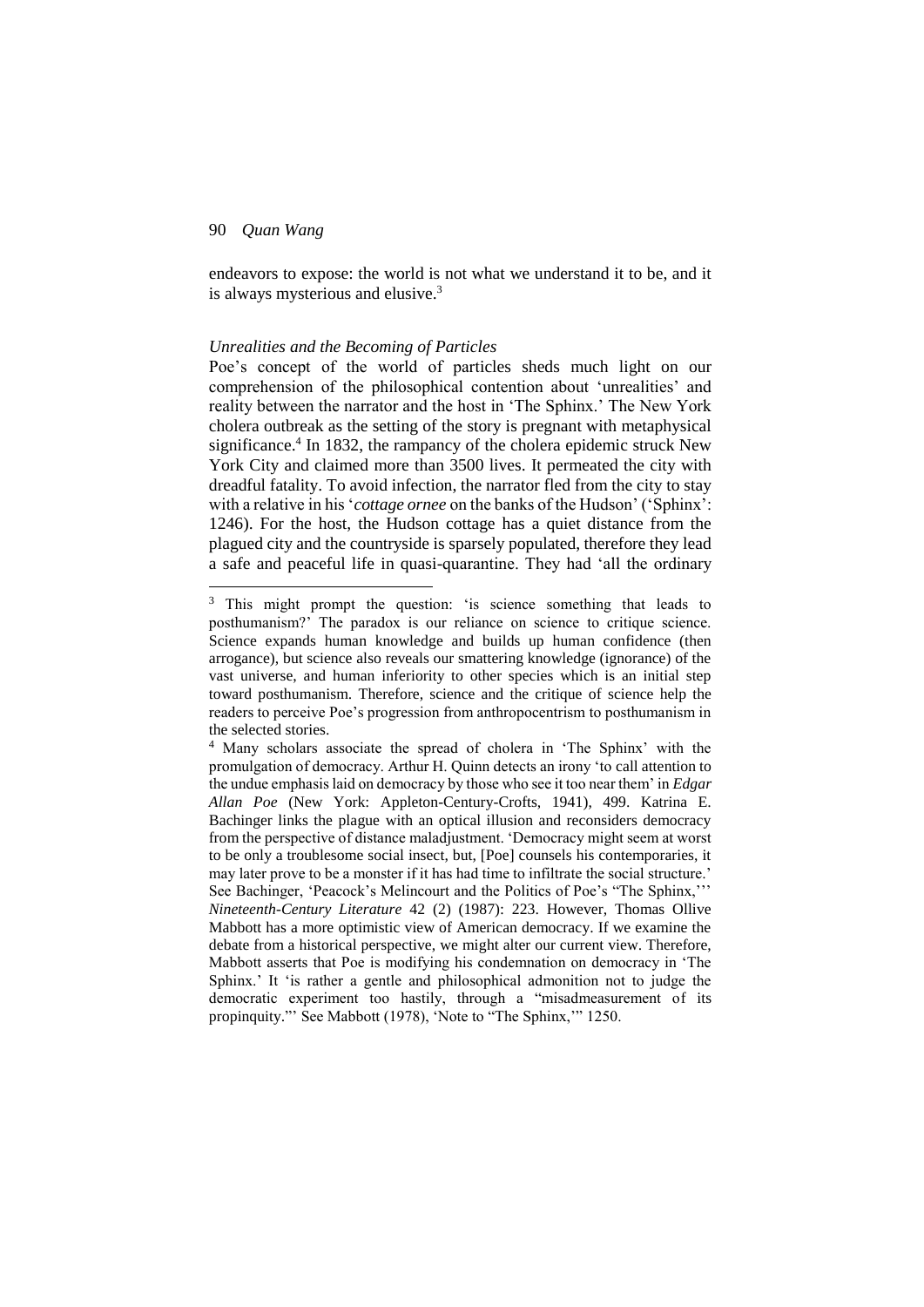means of summer amusement,' such as 'rambling in the woods, sketching, boating, fishing, bathing, music, and books' (1246). However, the narrator remains apprehensive of the deadly epidemic. The unknown world contains omens; and one event mysteriously connects with another and foreshadows the occurrence of the next episode. The narrator has unreserved trust in 'the popular belief in omens' because 'a popular sentiment arising with absolute spontaneity' had an undeniable truth (1247). The host criticizes 'the utter groundlessness of faith in such matter' and refutes the narrator's apprehension as 'unrealities' ('Sphinx': 1246). In fact, the unrealities of the cholera epidemic accurately capitulate the essence of Poe's concept of the world of particles. In the nineteenth century, people had scant knowledge about cholera. One popular belief was the miasma hypothesis. Many European doctors insisted that the outbreak of the disease originated from rancid carcasses. The global cholera pandemic seemed to consolidate this hypothesis. Dr. George B. Wood depicted the 1832 epidemic as unstoppable. 'No barriers are sufficient to obstruct its progress. It [cholera] crosses mountains, deserts, and oceans' (McNamara). The spatial proximity between the infested city and the Hudson cottage intensifies their vulnerability to the onset of the flowing miasma. The narrator's apprehension that 'the very air from the South seemed to us redolent with death' is less a metaphoric exaggeration than a literal depiction of the popular belief of cholera spreading ('Sphinx': 1246).

The popular belief in cholera transmission accentuates the fluid nature of miasma: air consists of molecules and is ceaselessly in motion.<sup>5</sup> These

1

<sup>5</sup> This article also proposes another possibility: Poe's intuitive perception of close relationship between water and cholera. The Hudson River, a link between the epidemic city and the surrounding countryside, especially its tidal estuary, might become a common source of virus transmission. 'During the dread reign of the Cholera in New York,' the narrator and host frequent the Hudson river, 'boating, fishing, bathing' ('Sphinx': 1246). Their intimate connection with the river increases the risk of contracting cholera. Besides, John Tresch makes another insightful study of 'vital fluids' in Poe's science fiction. 'Studies of light, electricity, and magnetism continued to rely upon the concept of the ether, the "imponderable" fluid medium whose nature was obscure but whose theoretical utility made it indispensable' (120). These fluid media play an essential role in Poe's imagined voyages, such as 'movement[s] by air, by sea, and by thought' (117). Tresch's research emphasizes the bridging role of these fluid means in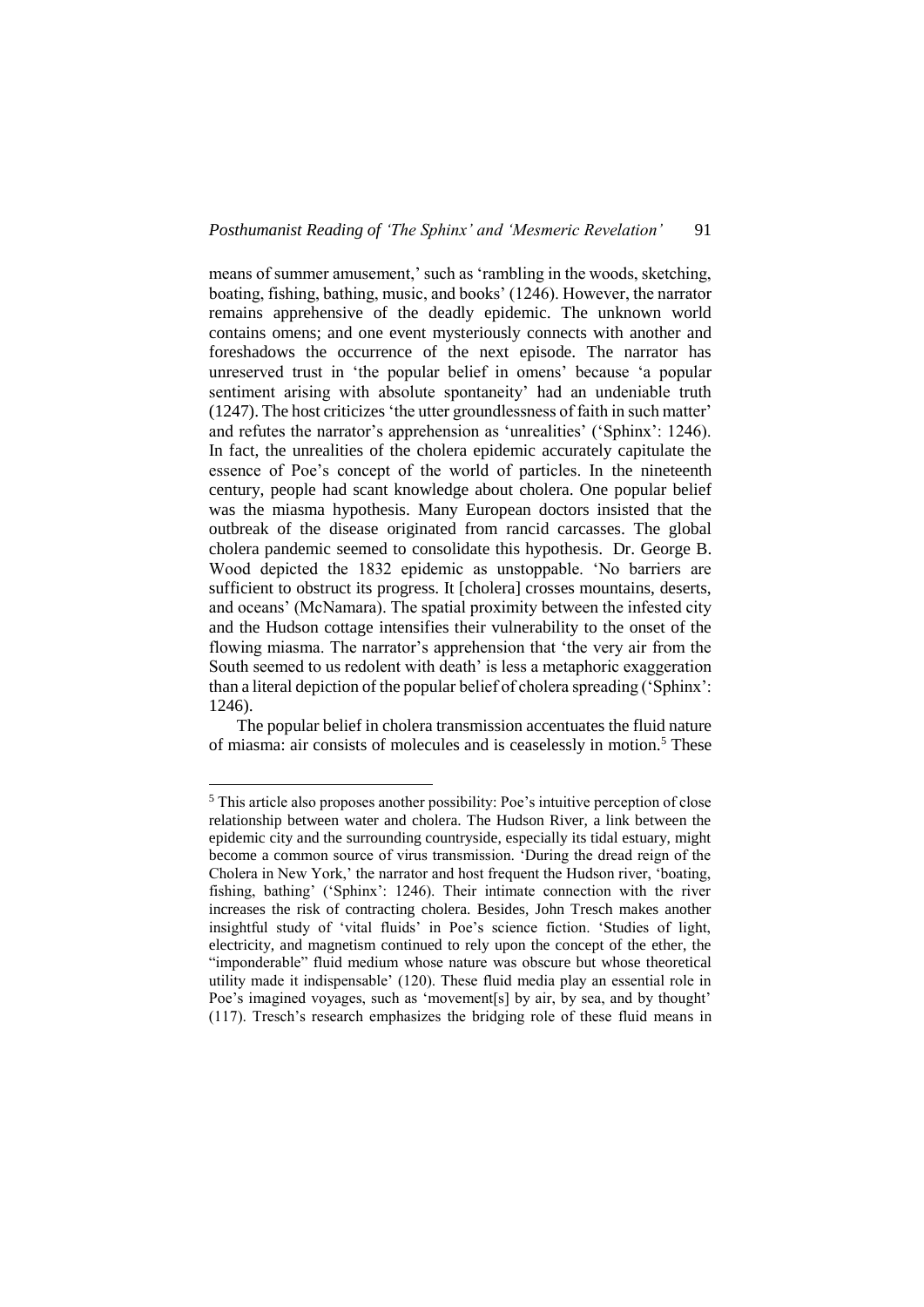-

features also characterize Poe's hypothetical world of particles. The physical reality is made from matter which follows 'gradations of matter' and is further divided into particles. These particles, under the law of 'absolute coalescence,' are constantly in motion and formulate a myriad of things ('Mesmeric': 1035). 'Unrealities,' with its original accentuation of plurality in Poe's story, imply the flow of particles and infinite potentialities of their subsequent configurations. 'Observation,' or 'measurement,' has turned the infinite potentialities of these unrealities into one tangible reality, due to the 'idiosyncrasy' of human organs. The host represents such a view of the world: the reality is safe, since his quarantined cottage is isolated from the plagued city and located in a sparsely populated countryside. With scientific confidence, he regards this as the exclusive reality and resolutely denies any other possibilities. The dramatization between unrealities and reality reveals its vulnerability: beneath the seemingly monolithic reality underlies multiple unrealities of becoming.

In short, 'The Sphinx' excavates a mysterious monster-like world, but human beings resort to science to construct a comprehensible reality. Humans not only regard their understanding of the world as the standard of everything, but also perpetuate their interpretation as reality itself. Poe goes beyond anthropocentric monopoly and ushers the readers into a posthumanist world of species equality. Poe's hypothetical world of particles in 'Mesmeric Revelation' consolidates the posthumanist agenda: the removal of centrality of human beings, the equality of multiple species criteria, and the harmonious symbiosis of human and non-human species. Moreover, Poe's speculation of becoming justifies species equality and broadens posthumanism studies. The world we are living in is merely the perceived product of human organs and one instantiation of the unrealities of becoming. 'The Sphinx' and 'Mesmeric Revelation' complement each other and their juxtaposition illuminates the obscure world of posthumanism in Poe's epistemology.

facilitating human connection with unknown regions. This essay has a different focus: the fluid particles are in a constant process of becoming and coalescing, constituting and reorganizing the world. For more information, please see John Tresch, 'Extra! Extra! Poe Invents Science Fiction!' in *The Cambridge Companion to Edgar Allan Poe*, ed. Kevin J. Hayes (Cambridge: Cambridge UP, 2004), especially part 5 ('Space ships, time machines, and electric rays; or, nineteenth century science'), 118–120.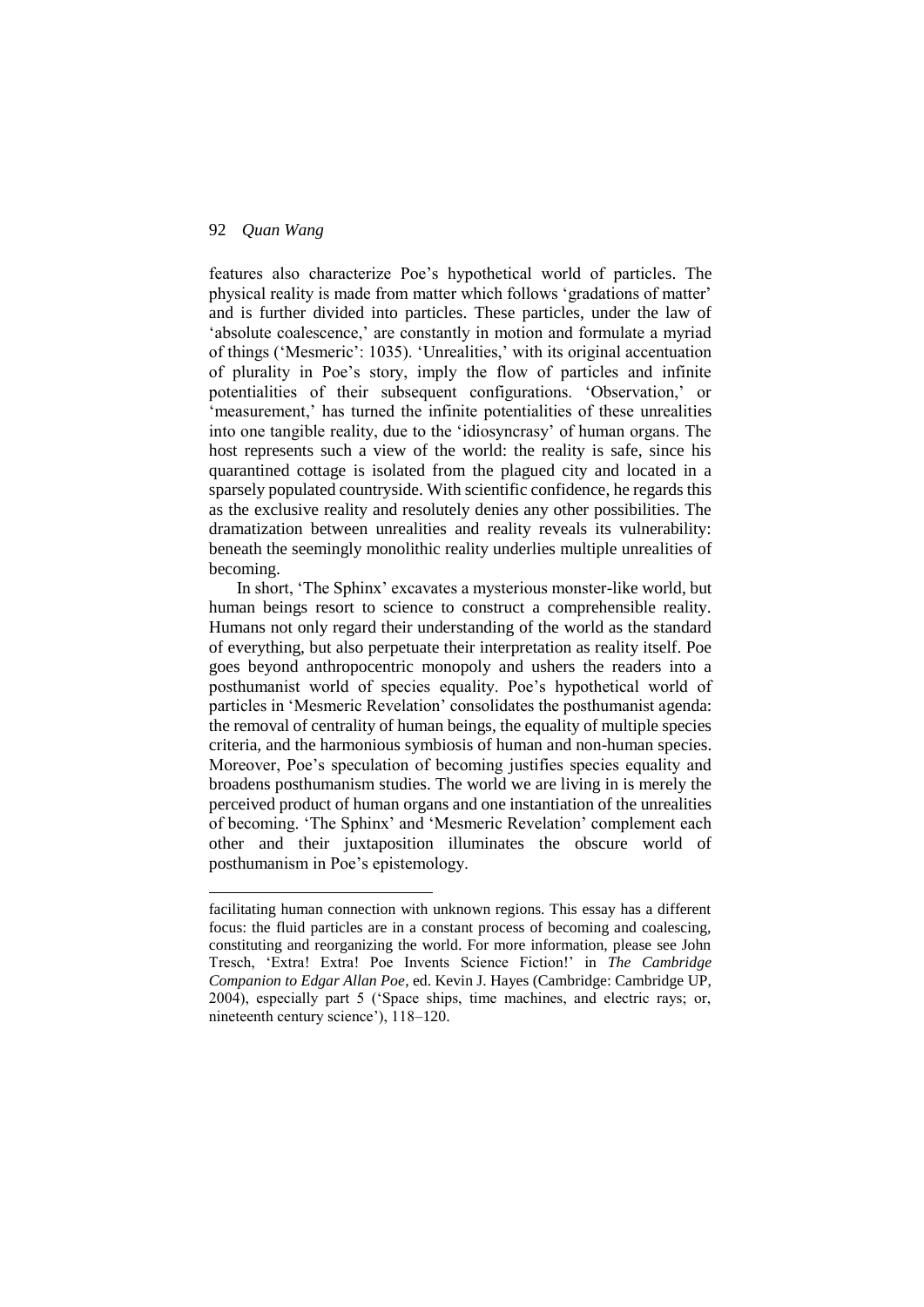#### *Acknowledgements*

I would like to express my gratitude for Professor Virginia Langum and the anonymous reviewers for their constructive comments and great help. Funding: This work was supported by The National Social Science Fund of China under Grant No. 19BWW005 [Project Title: A Posthumanist Reading of Zhuang Zi and Jacques Lacan].

#### *References*

- Anderson, Douglas. 2009. *Pictures of ascent in the fiction of Edgar Allan Poe*. New York: Palgrave Macmillan.
- Armstrong, Philip. 2008. *What animals mean in the fictions of modernity*. New York: Routledge.
- Bachinger, Katrina E. 1987. Peacock's melincourt and the politics of Poe's 'The sphinx.' *Nineteenth-century literature* 42(2): 217–225.
- Bristow, William. 2017. Enlightenment. *The Stanford encyclopedia of philosophy*, edited by Edward N. Zalta. Accessed 18 June 2021. https://plato.stanford.edu/archives/fall2017/entries/enlightenment.
- Crutzen, Paul. 2002. Geology of mankind. *Nature* (415): 23.
- Deleuze, Gilles, and Felix Guattari. 1987. *A thousand plateaus: Capitalism and schizophrenia.* Trans. Brian Massumi. Minneapolis: University of Minnesota Press.
- Fisher, Benjamin F. 2008. *The Cambridge introduction to Edgar Allan Poe*. Cambridge: Cambridge University Press.
- Freud, Sigmund. 1976. Civilization and its discontents. In *The complete psychological works of Sigmund Freud*. Trans. James Strachey. New York: Norton.
- Halliburton, David. 1973. *Edgar Allan Poe: A phenomenological view*. Princeton: Princeton University Press.
- Hayes, Kevin J. 2009. *Edgar Allan Poe*. London: Reaktion Books.
- Hayles, N. Katherine. 1984. *The cosmic web: Scientific field models and literary strategies in the twentieth century*. Ithaca: Cornell University Press.
- Heisenberg, Werner. 1958. *Physics and philosophy: The revolution in modern science*. New York: Harper & Row.
- Hoffman, Daniel. 1972. *Poe Poe Poe Poe Poe Poe Poe*. Baton Rouge: Louisiana State University Press.
- Lee, Jennifer. 2006. Massive manatee is spotted in Hudson River. *The New York Times*, 7 August. Accessed 5 September 2021.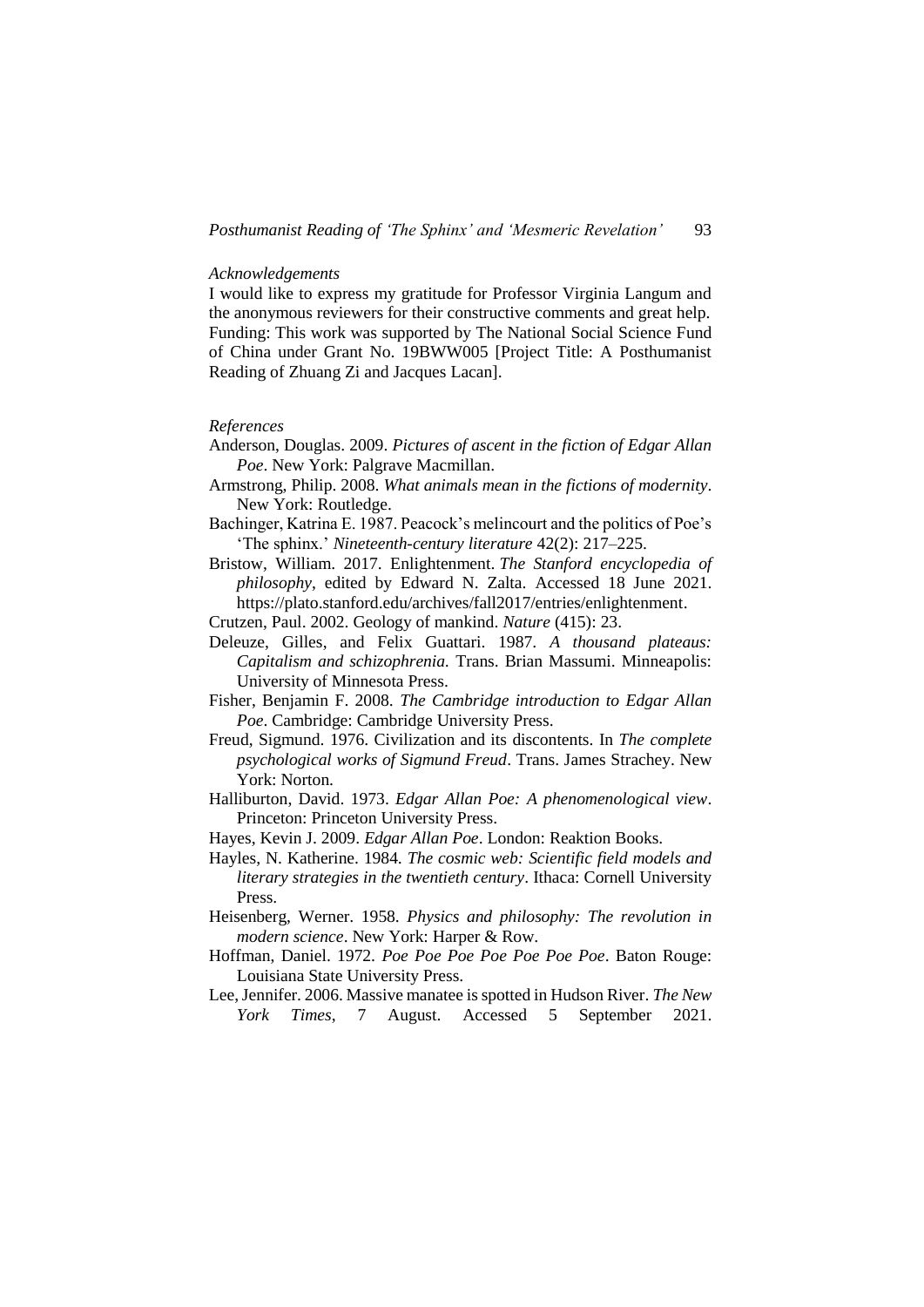https://www.nytimes.com/2006/08/07/nyregion/massive-manatee-isspotted-in-hudson-river.html?searchResultPosition=1.

- Mabbott, Thomas. 1978. Introduction to 'Mesmeric revelation.' In *The collected works of Edgar Allan Poe*, Vol. 3: 1024–1030. Cambridge, MA: The Belknap Press of Harvard University Press.
- Mabbott, Thomas. 1978. Notes to 'The sphinx.' In *The collected works of Edgar Allan Poe*, Vol. 3: 1251. Cambridge, MA: The Belknap Press of Harvard University Press.
- Marks, William S. III. 1987. The art of corrective vision in Poe's 'The sphinx.' *Pacific Coast Philology* 22(1/2): 46–51.
- McNamara, Robert. 2020. The cholera epidemic of 1832. *ThoughtCo*, 28 February. Accessed 26 August 2020. https://www.thoughtco.com/thecholera-epidemic-1773767.
- Poe, Edgar Allan. 1978. Mesmeric revelation. In *The collected works of Edgar Allan Poe,* Vol. 3: 1204–1242. Cambridge, MA: The Belknap Press of Harvard University Press.
- Poe, Edgar Allan. 1978. The man that was used up. In *The collected works of Edgar Allan Poe*, Vol. 2: 376–392. Cambridge, MA: The Belknap Press of Harvard University Press.
- Poe, Edgar Allan. 1978. The sphinx. In *The collected works of Edgar Allan Poe*, Vol. 3: 1245–1251. Cambridge. MA: The Belknap Press of Harvard University Press.
- Quinn, Arthur H. 1941. *Edgar Allan Poe: A critical biography*. New York: Appleton-Century-Crofts.
- Schenkel, Elmar. 1985. Disease and vision: perspectives on Poe's 'The sphinx.' *Studies in American Fiction* 13(1): 97–102.
- Shark or sea serpent? 1899. *The New York Times*, 9 June. Accessed 5 September 2021. https://timesmachine.nytimes.com/timesmachine/18 99/06/09/101231683.html?pageNumber=14.
- Sova, Dawn B. 2007. *Critical companion to Edgar Allan Poe: A literary reference to his life and work*. New York: Facts on File.
- Swirski, Peter. 2000. *Between literature and science: Poe, Lem, and explorations in aesthetics, cognitive science, and literary knowledge*. Montreal: McGill-Queen's University Press.
- The sea serpent. 1886. *The New York Times*, 4 September. Accessed 5 September 2021. https://timesmachine.nytimes.com/timesmachine/18 86/09/04/109786883.html.